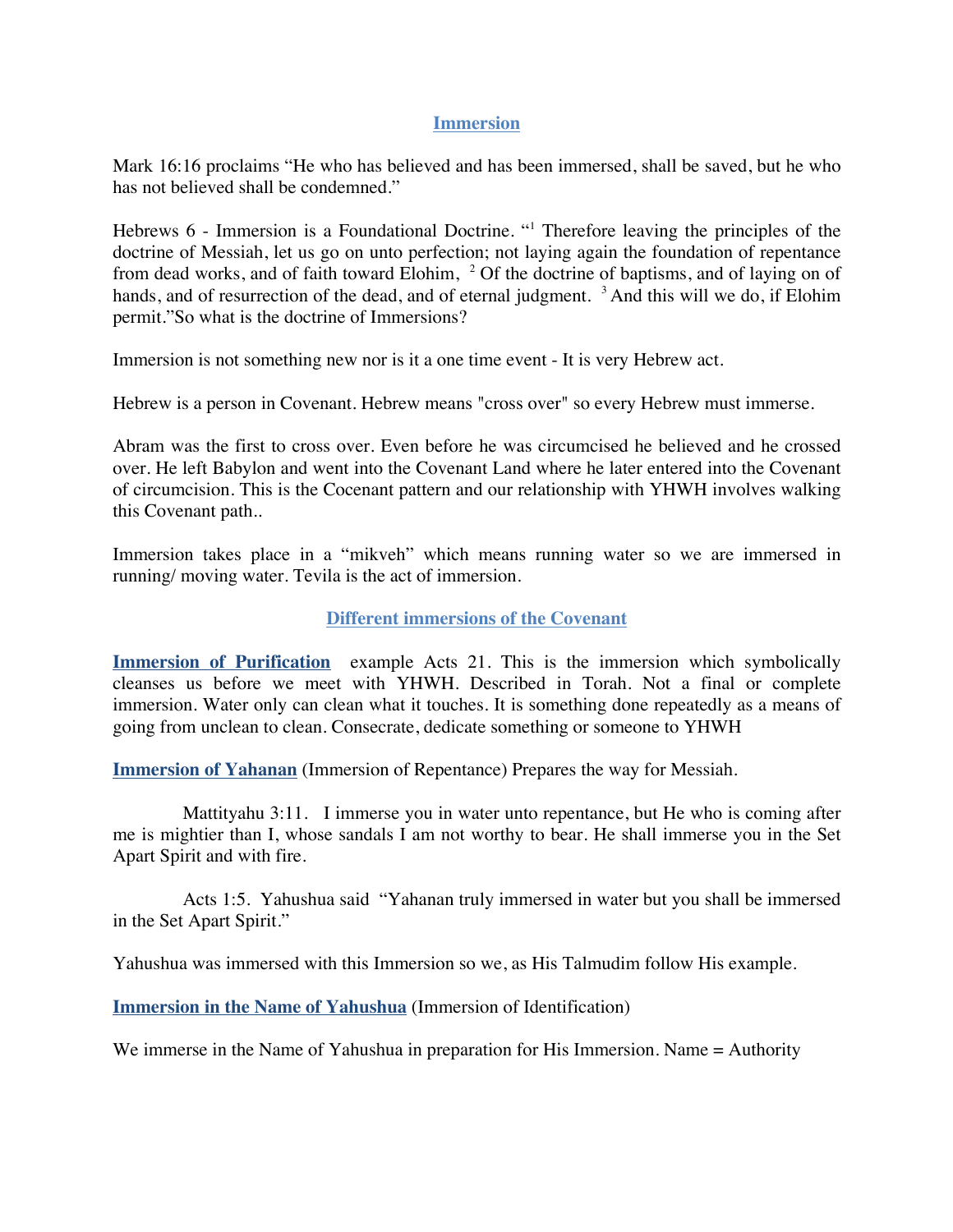By immersing in the Name of Yahushua we recognize His authority to forgive sins after we repent. In Matthew 28:18 Yahushua proclaimed "All authority has been given to Me in the Heavens and on Earth."

There is a question of what the rest of the text says. In many texts Matthew 28:19 continues "Therefore go and make disciples of all nations immersing them in the Name of the Father and of the Son and of the Set Apart Spirit."

Eusibius quoted Matthew 28:19 over 20 times. "*Go ye and make disciples of all the nations in My Name, teaching them to observe all things, whatsoever I commanded you*.*"*

In the Hebrew Shem Tov verse 19 it simply says "Go" and then Verse 20 continues with "teaching them to guard all that I have commanded you. And see I am with you always, until the end of the age."These renderings are consistent with the text and the fact that ALL authority was given to Yahushua

Further, it is consistent with the Acts of the Disciples. Throughout the Book of Acts they Immersed in the Name of Yahushua

Acts 2:36-39 Kepha speaking. "<sup>36</sup> Therefore let all the house of Yisrael know for certain that YHWH has made this Yahushua, whom you impaled, both Master and Mashiach <sup>37</sup> and having heard this, they were pierced to the heart, and said to Kepha and the rest of the emissaries "Men, brothers, what shall we do? <sup>38</sup> And Kepha said to them Repent and let each one of you be immersed in the Name of Yahushua the Messiah for the forgiveness of sins and you shall receive the gift of the set apart spirit <sup>39</sup> For the promise is to you and your children and to all who are far off, as many as YHWH our Elohim shall call."

Acts 10:43 and 48<sup> $n43$ </sup> to this One (Yahushua) all the Prophets bear witness that through His Name everyone believing in Him receives forgiveness of sins . . . <sup>48</sup> and he commanded them to be immersed in the Name of Yahushua the Messiah."

**Immersion of the Set Apart Spirit and Fire** - Only Yahushua can accomplish this immersion.

He will fill us with the Set Apart Spirit, empower us and purify us with His fire.

# **Conclusion**

So the Doctrine of Immersions reveals the Covenant path back to YHWH. Pattern in Torah.

Noah was in Covenant with YHWH, protected from the waters of judgment.

Abram, while uncircumcised believed and crossed over. The immersion is a Covenant event.

Yisrael immersed in the Red Sea – Believe the Promises, delivered by the blood of the lamb, freed from slavery. Yisrael passed through the same waters used to judge Egypt.

Yisraelites immersed at Sinai - purified for marriage/ join in Covenant relationship. Yisrael, as the Bride, needed to be cleansed before she could receive the Torah and join YHWH.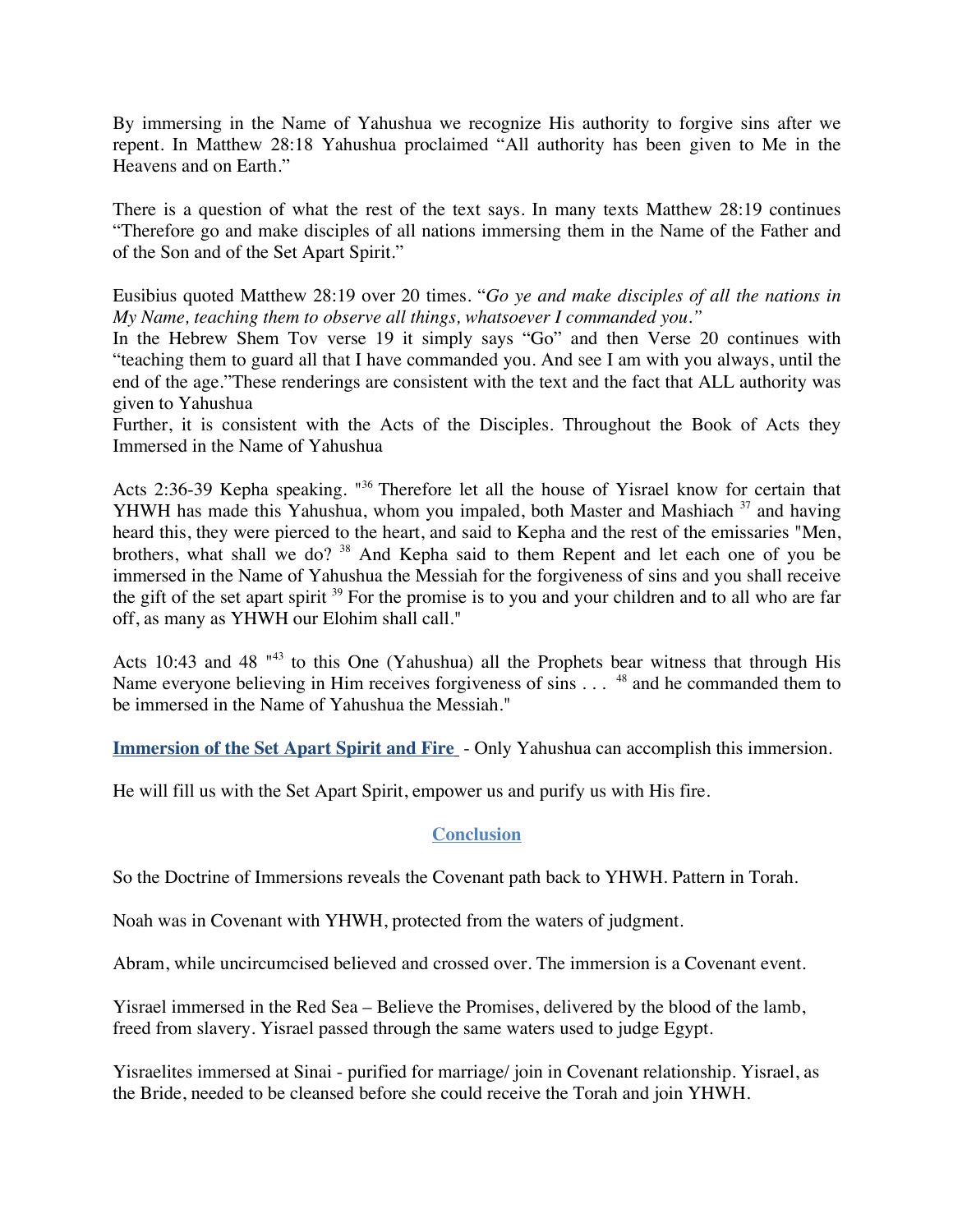Again at the Jordan. Yisrael immersed, while uncircumcised, before entry to the land – Enter His House, the Covenant Land. They were then circumcised by Yahushua. This was a pattern for Yahushua the Messiah as we immerse in His Name. He then, by His Spirit, circumcises our hearts and by doing so He puts His Torah inside us – our hearts and minds.

The immersion of Messiah encompasses all of them. (Read Psalm 51). We believe and our Immersion is the act of faith, our crossing over, which makes us Hebrews. We still need to deal with the sin from the garden so we Repent, we are delivered from the bondage of sin, purified and saved from judgment through immersion of Yahushua. We completely enter and submerge into the waters that can both cleanse and cause death. We arise out of those waters alive, a symbol of our passage through judgment to life by the authority of Yahushua who will then immerse with the Spirit and with fire. We arise as new creations now ready to experience the resurrection from the dead.

**"10** And you are complete in Him, which is the head of all principality and power: **<sup>11</sup>** In whom also you are circumcised with the circumcision made without hands, in putting off the body of the sins of the flesh by the circumcision of Messiah: **<sup>12</sup>** Buried with Him in baptism (immersion), wherein also you are risen with *Him* through the faith of the operation of Elohim, Who hath raised Him from the dead." Colossians 2:10-12.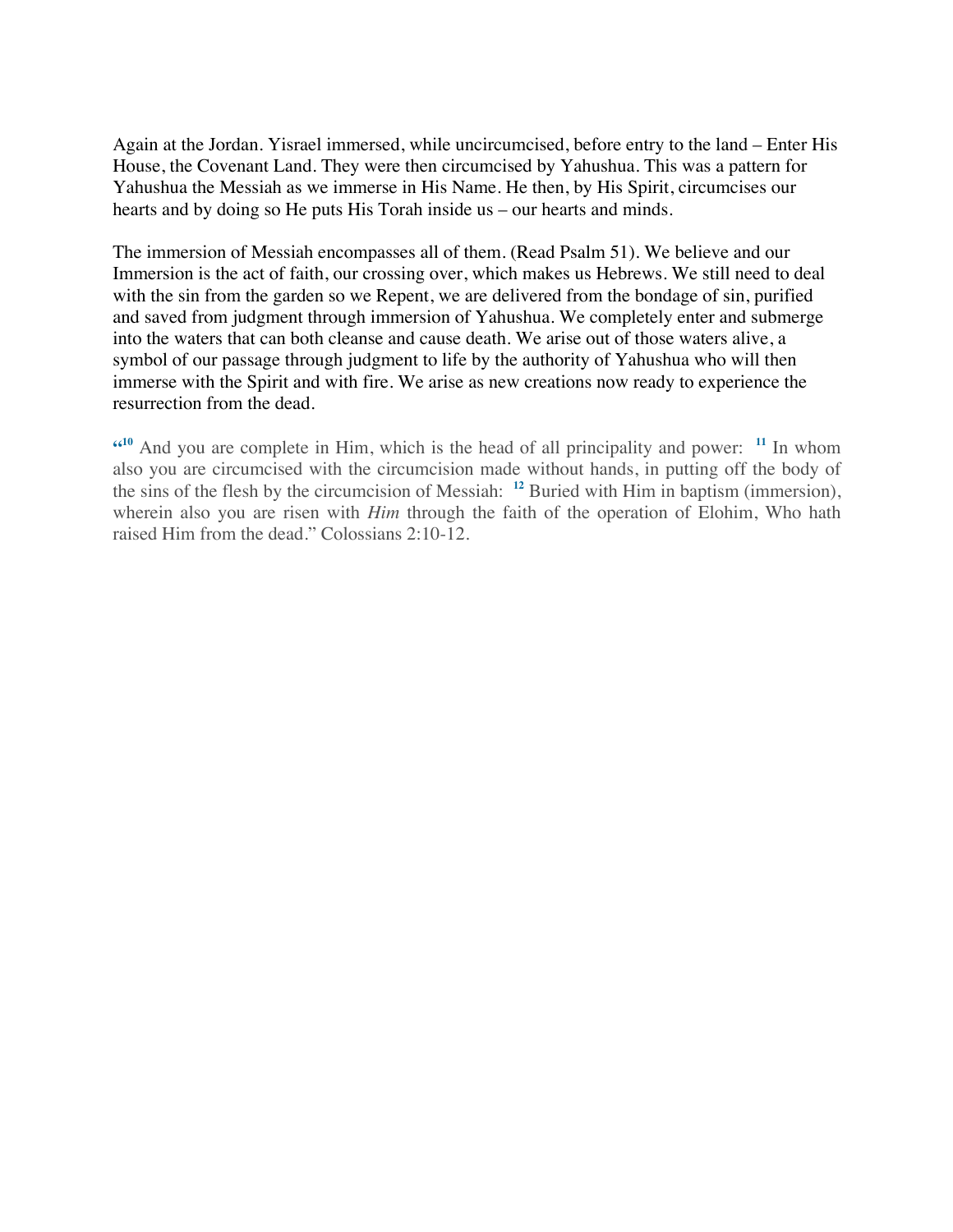## **The Immersion Procedure**

The person being immersed immerses himself and goes forward under the water. He does not lean backward relying upon anyone. Mikvah is a picture of a number of things:

(1) First, the proper Mikvah shows that the immersion is totally the decision of the person who immerses himself. No one makes him do it and no one helps him do it. It is totally his choice and each person is responsible for his own immersion.

(2) Second, the Mikvah shows complete repentance. Not only does the person immerse, but the water is supposed to touch every part of the body. With the exception of concerns for basic modesty, the person immersing himself removes as much clothing as possible.

(3) Third, whenever possible, the Mikvah is "witnessed" by a person who goes into the water with the one who is immersing himself. The job of the witness is to insure that the person was totally immersed and that even their hair went totally under the water. The witness is the person who usually says the appropriate blessing at the beginning and at the conclusion of the three immersions.

(4) Fourth, mikvah is not a once-in-a-lifetime experience. This is the first of a lifetime of immersions.

#### **Mikveh Brachot**

(Walk in Water)

#### **Shehecheyanu**: (upon walking to the Mikveh)

Baruch Atah **YHWH ELOHEINU** Melech ha Olam shehecheyanu w'kiy' manu w'higianu Iazman hazeh...Ahmeen

Blessed are you **YHWH** our **ELOHIM** King of the universe who has kept us alive and strong and brought us to this day...Ahmeen

#### **Mikveh Bracha**: (before immersing)

Baruch Atah **YHWH ELOHEINU** Melech haOlam Asher kidshanu b'mitzvotav v'tzivanu al hat v'ilah....Ahmeen

Blessed are you **YHWH** our **ELOHIM** King of the universe who sanctifies with your Torah and has given us the responsibilty to immerse in the Mikveh...Ahmeen

> **3 Questions/ Immersions** Immerse in the Name (Authority) of Yahushua Ha Moshiach

**Question 1) Do you repent of your transgressions and desire to live a life in obedience to Elohim?**

**FIRST IMMERSION (**Immerse forward without touching – complete immersion**)**